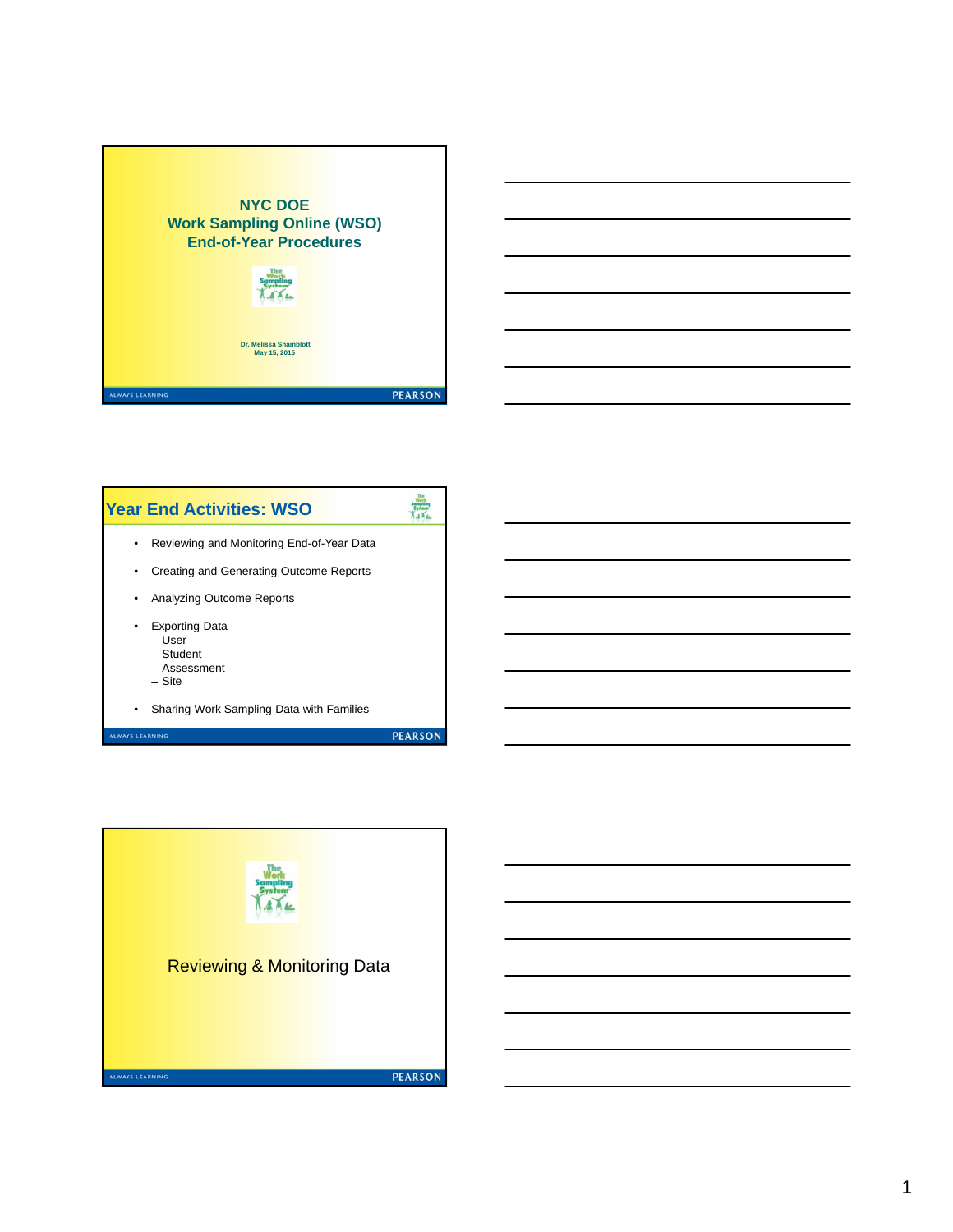

|                                          | <b>Checklist Ratings</b>                             |                                                |                                                                 |                                                                                        |
|------------------------------------------|------------------------------------------------------|------------------------------------------------|-----------------------------------------------------------------|----------------------------------------------------------------------------------------|
| <b>Not Yet</b>                           | <b>In Process</b>                                    | <b>Proficient</b>                              | <b>Did Not</b><br><b>Observe</b>                                | <b>Not</b><br><b>Applicable</b>                                                        |
| Child cannot<br>demonstrate<br>indicator | Child<br>demonstrates<br>indicator<br>intermittently | Child can reliably<br>demonstrate<br>indicator | Teacher does not<br>have enough<br>evidence to make<br>a rating | Teacher has not<br>taught or<br>introduced the<br>learning related<br>to the indicator |
| <b>ALWAYS LEARNING</b>                   |                                                      |                                                |                                                                 | <b>PEARSON</b>                                                                         |



| <b>Standard Summary Report</b><br>120130014<br>Teacher: Mishi Sprague                                                                                                                                                                                                                                                                                                                                                                                                                                     | School Program: Site 30<br>ate of Report: 11/06/2013   Davs Present: 12 |                      | Davs Tardy 1 | For the family of Morgan Blanchert<br>Age 4 years 11 months<br>Prenary Language: Not Specified | Days Absent 1                                                                                                |
|-----------------------------------------------------------------------------------------------------------------------------------------------------------------------------------------------------------------------------------------------------------------------------------------------------------------------------------------------------------------------------------------------------------------------------------------------------------------------------------------------------------|-------------------------------------------------------------------------|----------------------|--------------|------------------------------------------------------------------------------------------------|--------------------------------------------------------------------------------------------------------------|
|                                                                                                                                                                                                                                                                                                                                                                                                                                                                                                           |                                                                         |                      |              |                                                                                                | Page 1 of 2                                                                                                  |
|                                                                                                                                                                                                                                                                                                                                                                                                                                                                                                           |                                                                         | Checkfield           |              | Progress                                                                                       |                                                                                                              |
| <b>Domains &amp; Components</b>                                                                                                                                                                                                                                                                                                                                                                                                                                                                           | a.<br>Expected 1                                                        | Newby<br>Development | At           | Needs<br>Expected Development                                                                  |                                                                                                              |
| I Personal and Social Development                                                                                                                                                                                                                                                                                                                                                                                                                                                                         | ٠                                                                       |                      |              |                                                                                                |                                                                                                              |
| <b>B. Said Combrid</b><br>C Approaches to Examing<br>D Interaction With Others<br>Teacher Comments: Morgan is able to follow the classroom rules and routines with teacher support.<br>She is beginning to participate occasionally in group time activities. She is learning how to interact with<br>make friends. Goals for Morgan include helping her work 1:1 with her classmates (and a teacher)<br>and supporting her as she learns to use her words more frequently to resolve conflicts and play. |                                                                         |                      |              |                                                                                                | her classmates. She is not vet using words to resolve conflicts, which has made it more difficult for her to |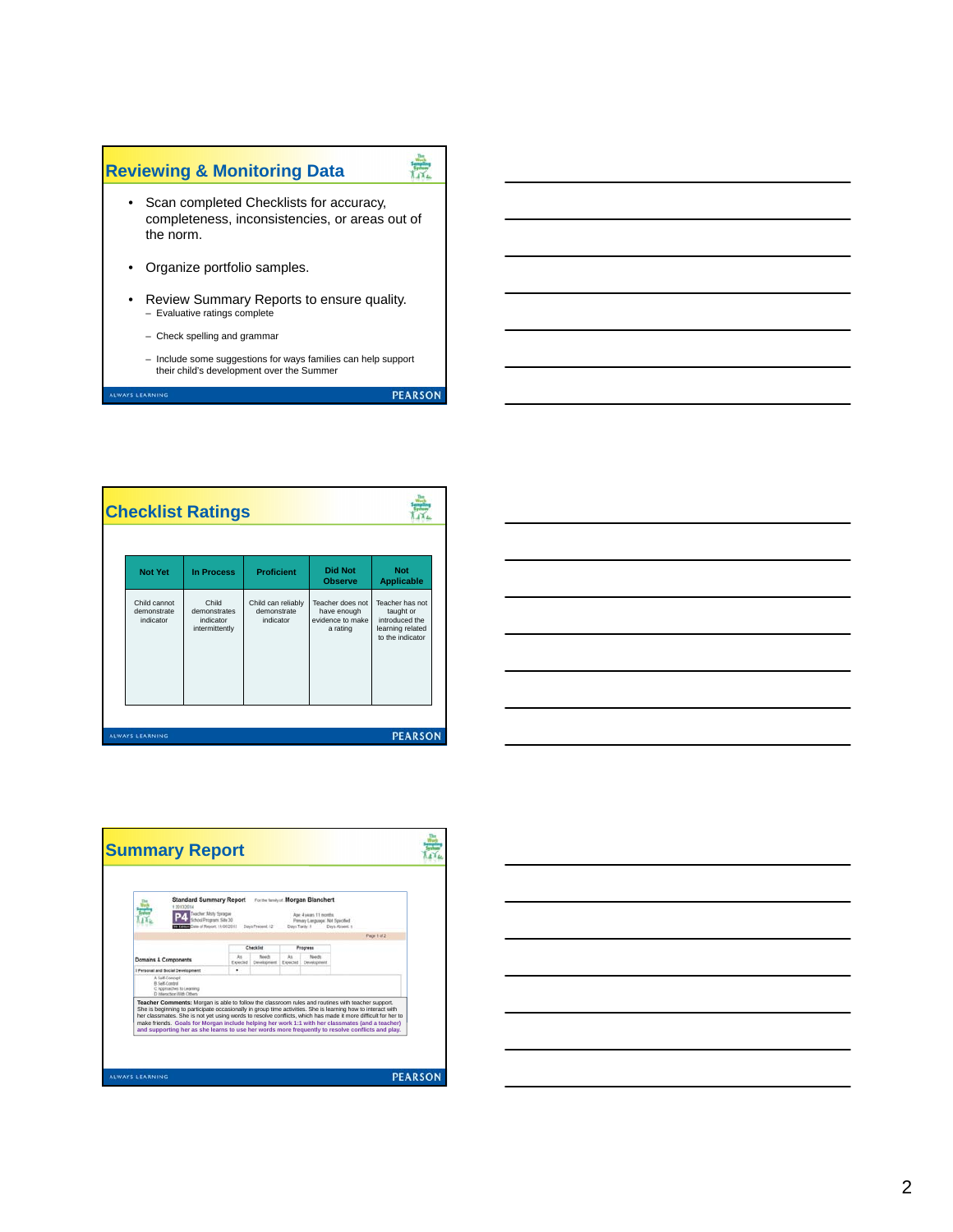

## 意 **Generating Outcome Reports**  1. Select the type of report(s)you want: -Class Profile (Teacher's side) -Class Ratings Report (Teacher's side) -Outcomes Reports (Teacher's & Admin side) -Domain -Functional Component -Performance Indicator **PEARSON** LWAYS LEARNING



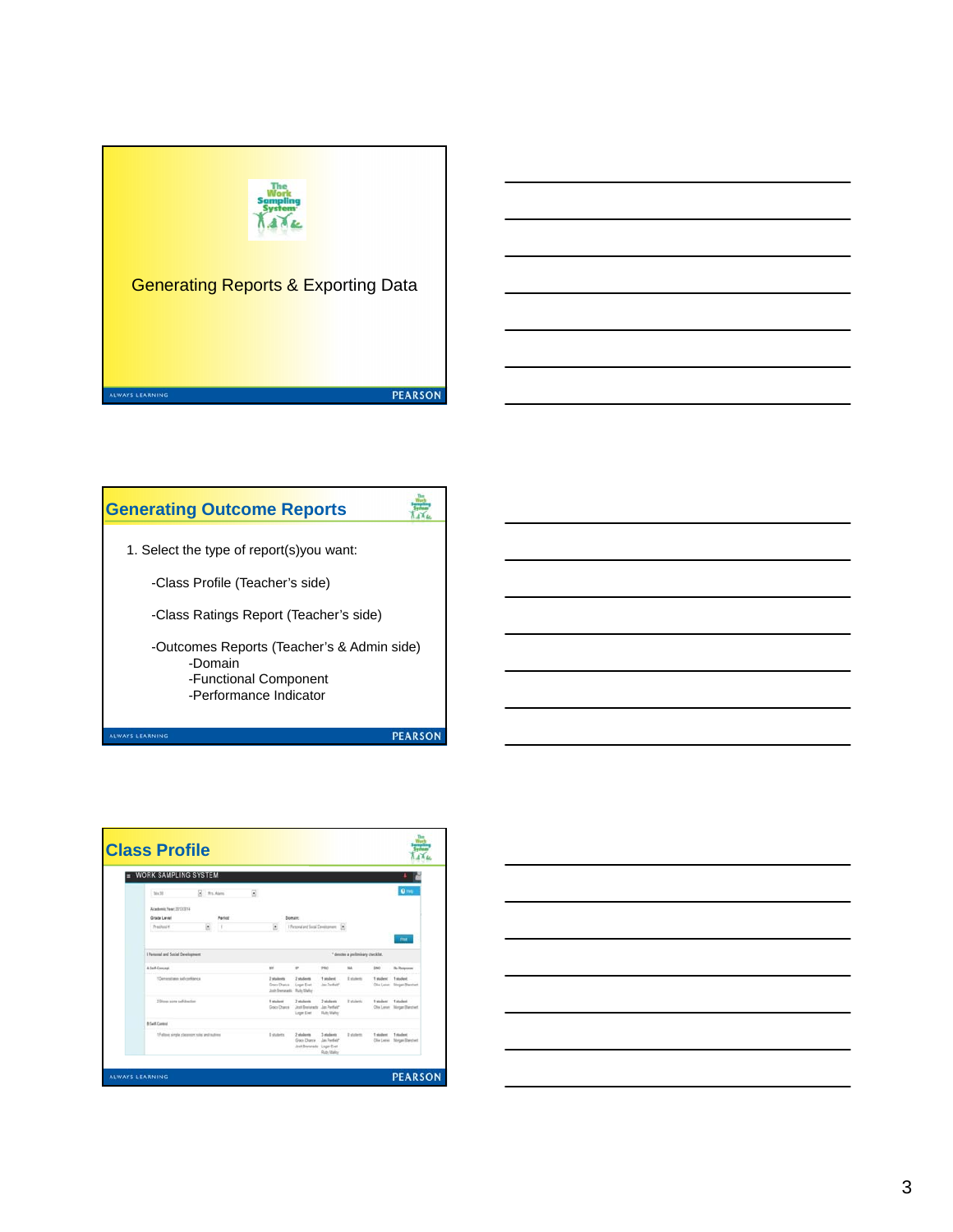| <b>Class Ratings Report</b> |                                                                              |                |  |   |                                  |          |   |                                                               |  |                                                   |                             |  |  |                                                           |  |  |                                                                                |  |                                                     |            |                            |  |                                                   |  |    |                                             |  |  |                                |                 |             |                                                                          |  |
|-----------------------------|------------------------------------------------------------------------------|----------------|--|---|----------------------------------|----------|---|---------------------------------------------------------------|--|---------------------------------------------------|-----------------------------|--|--|-----------------------------------------------------------|--|--|--------------------------------------------------------------------------------|--|-----------------------------------------------------|------------|----------------------------|--|---------------------------------------------------|--|----|---------------------------------------------|--|--|--------------------------------|-----------------|-------------|--------------------------------------------------------------------------|--|
| ۳                           | <b>Sth Edition</b><br>Date of Report: 11/06/2013<br>Academic Vear: 2013/2014 |                |  |   |                                  | Report 1 |   |                                                               |  | Teacher Name: Mary Parker                         |                             |  |  |                                                           |  |  |                                                                                |  |                                                     |            |                            |  |                                                   |  |    |                                             |  |  |                                |                 | Page 1 of 6 |                                                                          |  |
|                             | I Personal and Social Development                                            |                |  |   |                                  |          |   |                                                               |  |                                                   |                             |  |  |                                                           |  |  |                                                                                |  |                                                     |            |                            |  |                                                   |  |    |                                             |  |  |                                |                 |             |                                                                          |  |
|                             |                                                                              | A Self-Concept |  |   |                                  |          |   |                                                               |  | <b>B Self Control</b><br>C Approaches to Learning |                             |  |  |                                                           |  |  |                                                                                |  |                                                     |            | 23 Interaction With Others |  |                                                   |  |    |                                             |  |  |                                |                 |             |                                                                          |  |
|                             | <b>Cemonstrates</b><br>tef.<br>contidence                                    |                |  |   | Shows some<br><b>MF-draction</b> |          |   | Follows<br>single<br>classroom<br>rules and<br><b>Hodines</b> |  |                                                   | 2<br>Manages<br>transferris |  |  | <b>Shows</b><br>eagement<br>and curiosity<br>as a hearter |  |  | Athends 31<br>tests and<br>seeks help<br>when<br>encountering<br>a newbolished |  | Approaches<br>fiestidity and<br><b>Puerfluonnes</b> | tasks with |                            |  | Ideads<br>easily with<br>tine or more<br>children |  |    | Interacts<br>easily with<br>familiar adults |  |  | the group life<br>of the class | Participates in |             | <b>Institut</b><br>some<br><b>feelings</b><br>and<br>reports<br>to those |  |
|                             |                                                                              |                |  |   |                                  |          |   |                                                               |  |                                                   |                             |  |  |                                                           |  |  |                                                                                |  |                                                     |            |                            |  |                                                   |  |    |                                             |  |  |                                |                 |             |                                                                          |  |
| Colection Period            |                                                                              |                |  |   |                                  |          |   |                                                               |  |                                                   |                             |  |  |                                                           |  |  |                                                                                |  |                                                     |            |                            |  |                                                   |  |    |                                             |  |  |                                |                 |             |                                                                          |  |
| <b>Blanchert Morgan</b>     |                                                                              |                |  |   |                                  |          |   |                                                               |  |                                                   |                             |  |  |                                                           |  |  |                                                                                |  |                                                     |            |                            |  |                                                   |  |    |                                             |  |  |                                |                 |             |                                                                          |  |
| Erenanado Josh              | W                                                                            |                |  | ė |                                  |          | × |                                                               |  | ×                                                 |                             |  |  |                                                           |  |  |                                                                                |  | ×                                                   |            |                            |  |                                                   |  | NA |                                             |  |  |                                |                 |             |                                                                          |  |
| Charlos Grace               | w                                                                            |                |  | w |                                  |          | × |                                                               |  |                                                   |                             |  |  |                                                           |  |  |                                                                                |  |                                                     |            |                            |  |                                                   |  | w  |                                             |  |  |                                |                 |             |                                                                          |  |



## $\frac{1}{\sqrt{2}}$ **Generating Outcome Reports**  1. Identify purpose(s) for report(s). 2. Make demographic selections. 3. Submit reports. With the Outcomes Reports you can resume work and email will notify you when your report is complete. 4. Save report to desktop or a thumb drive or print. **PEARSON ILWAYS LEARNING**



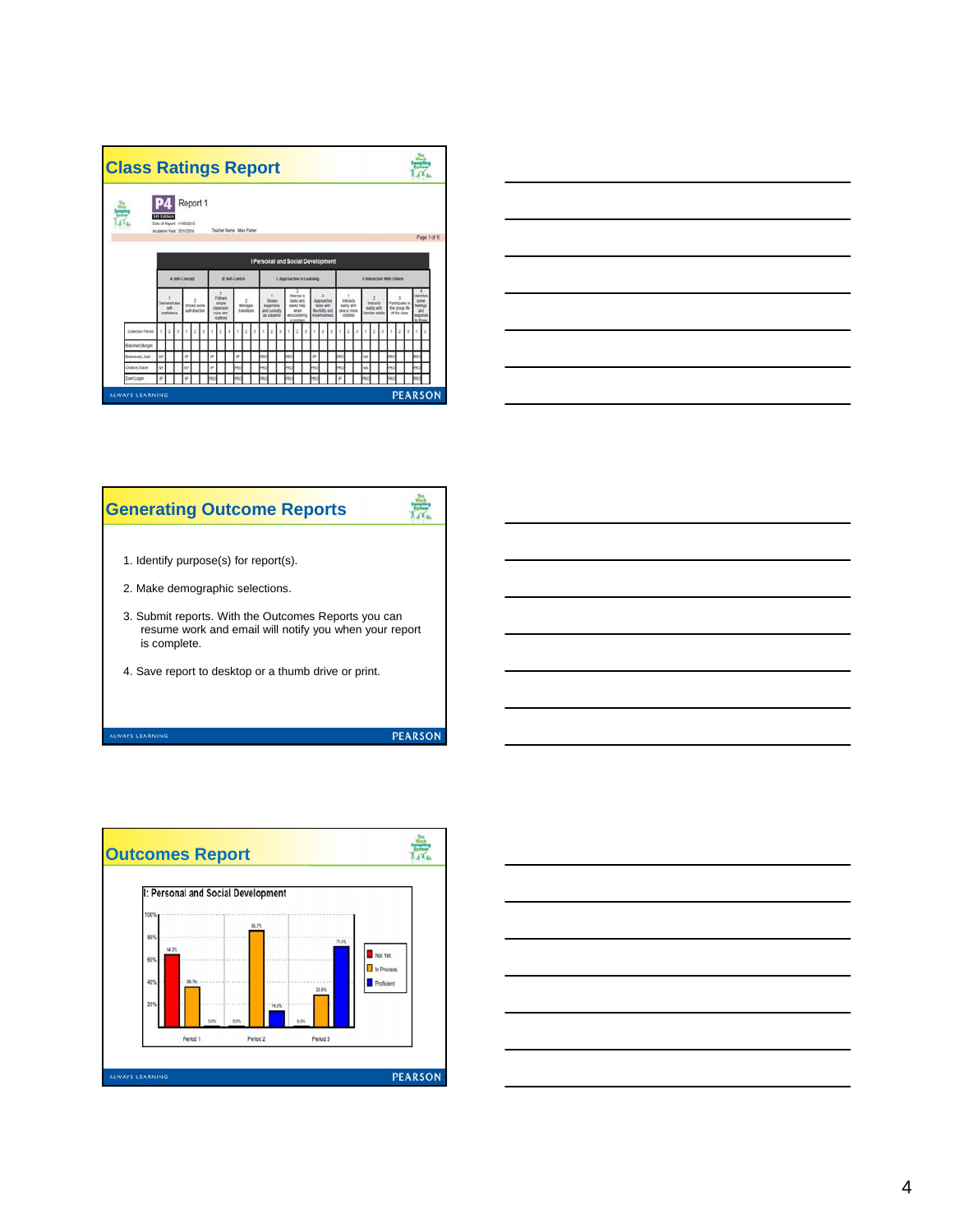



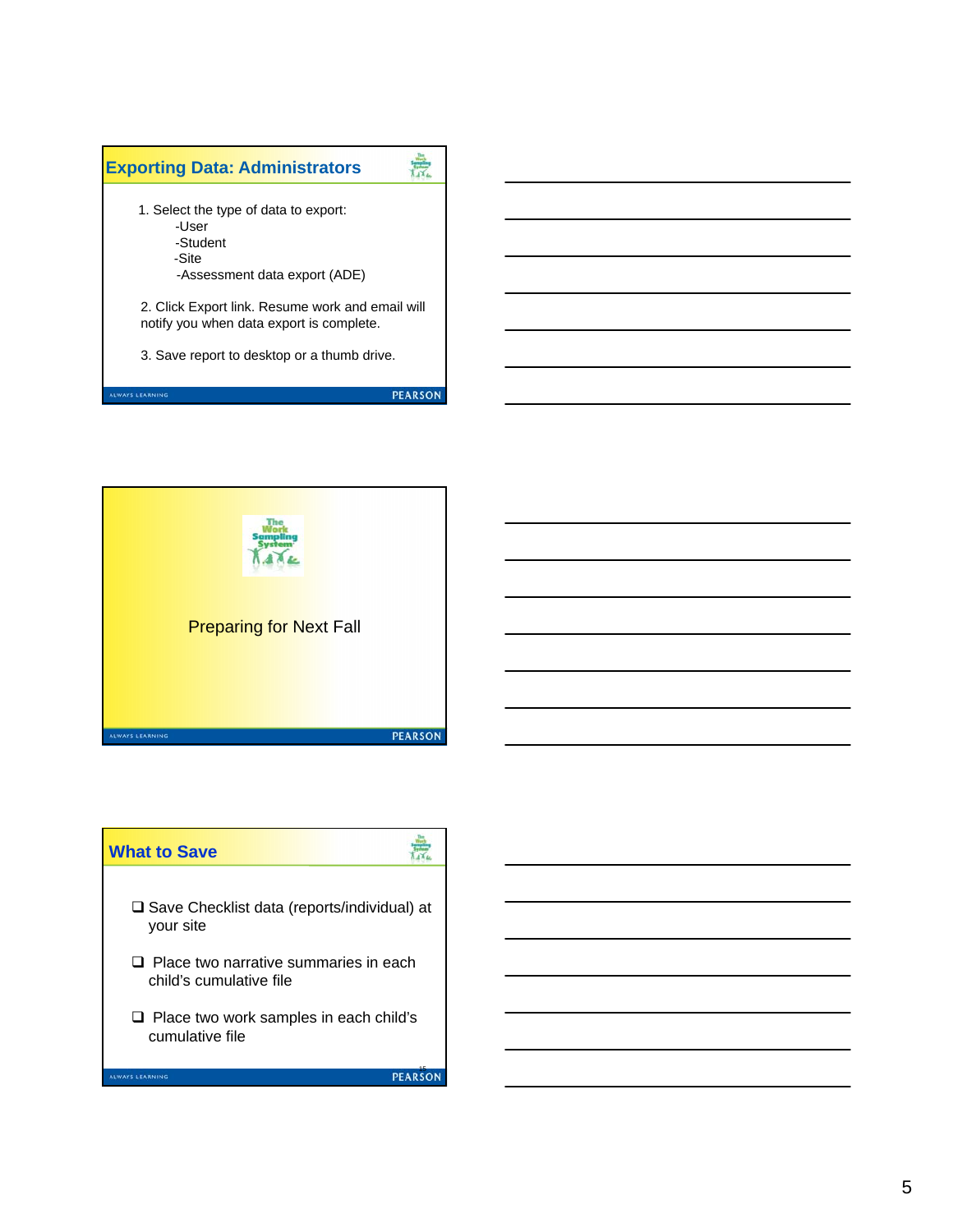